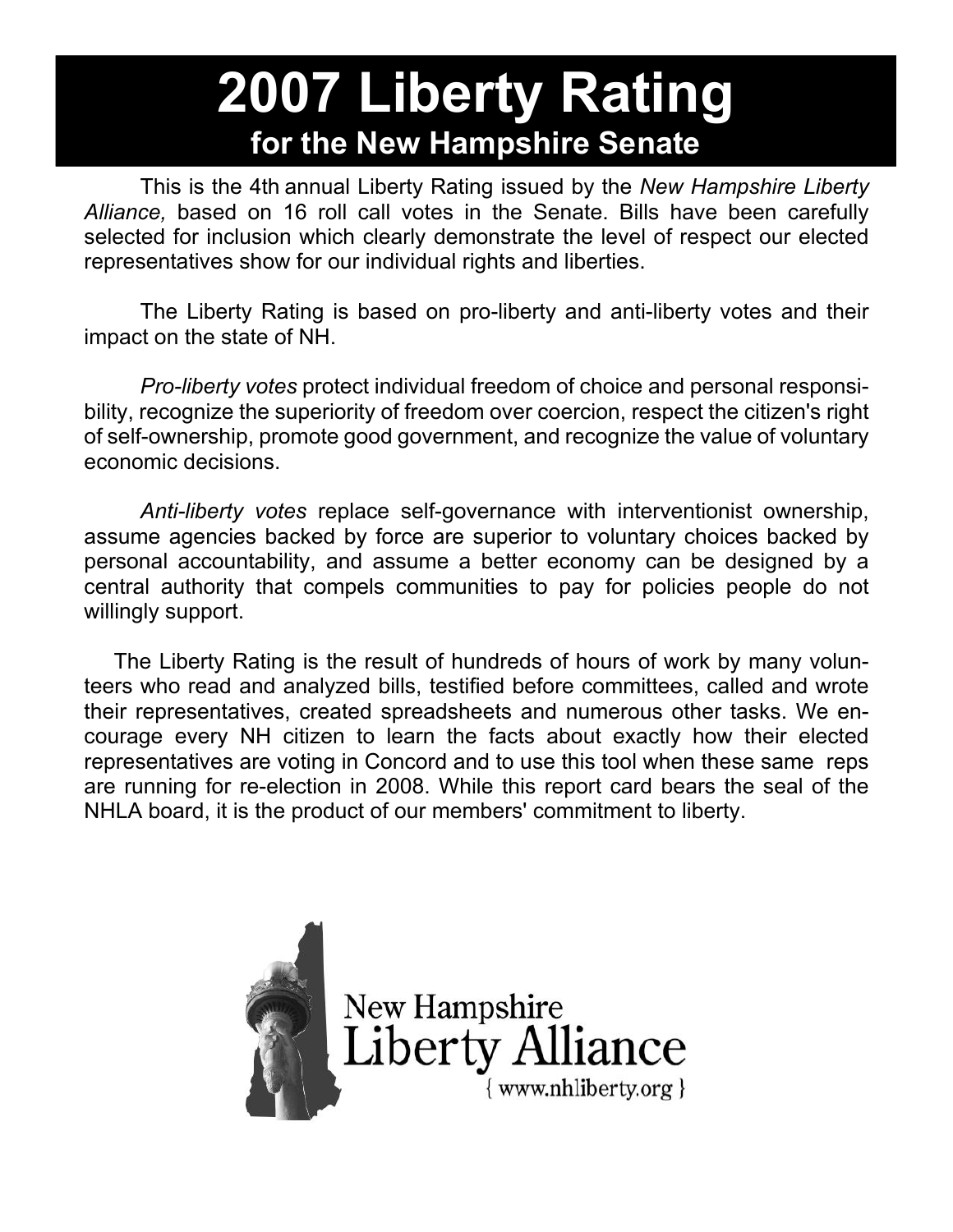## **Senate Liberty Rating**

| <b>Name</b>          | <b>District</b> | <b>Town of Residence</b> | % Score | Grade       |
|----------------------|-----------------|--------------------------|---------|-------------|
| Gatsas, Theodore     | 16              | Manchester               | 84%     | A           |
| Barnes, John         | 17              | Raymond                  | 78%     | $B +$       |
| Clegg, Robert        | 14              | Hudson                   | 78%     | $B +$       |
| Gallus, John         | 1               | <b>Berlin</b>            | 78%     | $B +$       |
| Letourneau, Robert   | 19              | Derry                    | 78%     | $B +$       |
| Roberge, Sheila      | 9               | <b>Bedford</b>           | 78%     | $B +$       |
| Bragdon, Peter       | 11              | Milford                  | 70%     | B           |
| Kenney, Joseph       | 3               | Wakefield                | 68%     | B           |
| Downing, Michael     | 22              | Salem                    | 57%     | $C +$       |
| Odell, Bob           | 8               | Lempster                 | 57%     | $C +$       |
| Cilley, Jacalyn      | 6               | Barrington               | 41%     | D+          |
| Foster, Joseph       | 13              | Nashua                   | 34%     | D           |
| D'Allesandro, Lou    | 20              | Manchester               | 32%     | D           |
| DeVries, Betsi       | 18              | Manchester               | 32%     | D           |
| Larsen, Sylvia       | 15              | Concord                  | 32%     | D           |
| Reynolds, Deborah    | $\overline{2}$  | Plymouth                 | 32%     | D           |
| Estabrook, Iris      | 21              | Durham                   | 24%     | F           |
| Fuller Clark, Martha | 24              | Portsmouth               | 24%     | $\mathsf F$ |
| Gottesman, David     | 12              | Nashua                   | 24%     | F           |
| Hassan, Margaret     | 23              | Exeter                   | 24%     | F           |
| Janeway, Harold      | $\overline{7}$  | Webster                  | 24%     | F           |
| Sgambati, Kathleen   | $\overline{4}$  | Tilton                   | 24%     | F           |
| Kelly, Molly         | 10              | Keene                    | 20%     | $\mathsf F$ |
| Burling, Peter       | 5               | Cornish                  | 16%     | F           |

## **SCORING KEY**

| Grade                      | <b>Explanation</b>                                                                                           |
|----------------------------|--------------------------------------------------------------------------------------------------------------|
| A+ (Spectacular)           | 90%-100% pro-liberty score on NHLA scored roll call votes                                                    |
| A (Excellent)              | 80%-89%                                                                                                      |
| $B+$ (Good)                | 75%-79%                                                                                                      |
| B (Pretty Good)            | 65%-74%                                                                                                      |
| $C+ (OK)$                  | 55%-64%                                                                                                      |
| C (Not So Good)            | 45%-54%                                                                                                      |
| D+ (Pretty Bad)            | 35%-44%                                                                                                      |
| $D$ (Bad)                  | 25%-34%                                                                                                      |
| F (Really Bad)             | 16%-24%                                                                                                      |
| CT (Constitutional Threat) | 0%-15%, considered unfaithful to their oath to uphold the New<br>Hampshire Constitution and the rule of law. |
| Inc (Incomplete)           | Overrides letter grade if Senator missed 50%-69% of NHLA votes                                               |
| Der (Dereliction of Duty)  | Overrides letter grade if Senator missed 70%-100% of NHLA votes                                              |

For more details on the Liberty Ranking, including complete voting records and analysis, visit: www.nhliberty.org

*"Eternal vigilance is the price of liberty."*